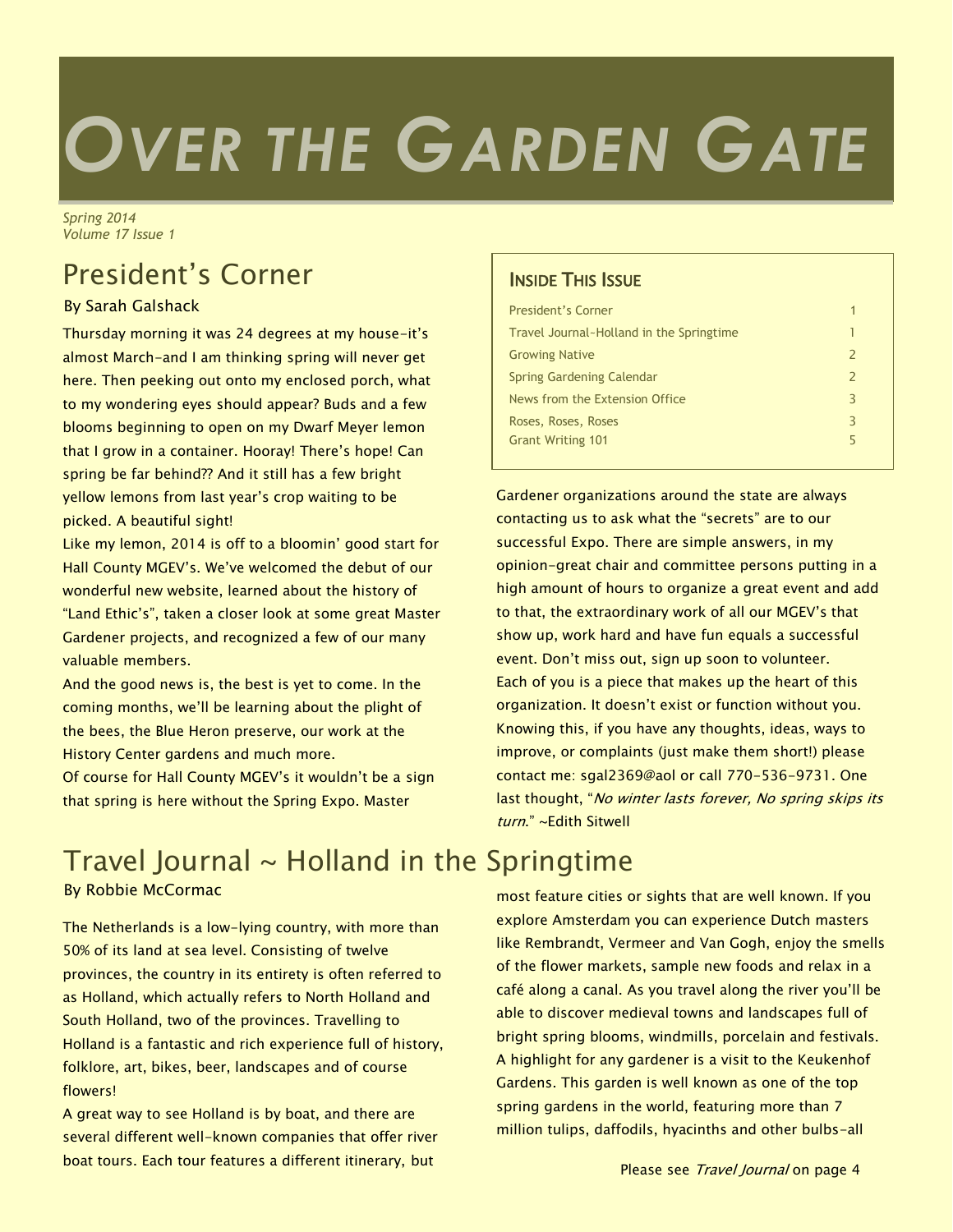## Growing Native: The Rose Family

#### By Janelle Whalen

The rose family (Rosaceae) is particularly interesting in the spring because most of our beautiful flowering trees in March are in the rose family. In order to place a plant in the rose family these key words are important: five sepals, five petals, numerous stamens, and oval serrated leaves. If there is still any question, look at the base of the stipule (the "stem" of the leaf) and there will probably be a small pair of green appendages that look like tiny leaves.

In the rose family there are many genuses: the ones we would be most familiar with are Prunus (this includes plums, cherries, apricots, peaches,

## Spring Gardening Calendar

#### By Hugo Kollmer

We are coming off one of the coldest winters we've experienced in a while. As a consequence, many of our ornamental plants, including shrubs, particularly evergreens, have sustained damage. Current evidence is browning and shriveling of foliage, especially on the tender tips. We can also expect less cold tolerant perennials such as elephant ears and angels trumpet to have succumbed to the cold unless they were adequately protected. On the bright side, replacement plants can be sought at our Spring Expo.

The extent of damage to woody plants can best be assessed when new growth appears. At that time, plant stems and branches, which do not exhibit growth, should be removed in accordance with good pruning practices. If you are impatient or just bothered by unsightly cold-damaged foliage, dead growth can be identified by scraping away a small patch of outer bark revealing the cambium below. Brown cambium indicates that the branch of the twig is dead, ready for removal. Brown shriveled

nectarines and almonds), Malus (apples), and Pyrus (pears). Among our native trees are Sorbus (mountain ash), Aronia (chokeberry), Amelanchier (serviceberry), and Crataegus (hawthorn).

There are some wildflowers with tiny blooms including Aruncus (goatsbeard), Gillenia (Bowman's root), and Spirea (meadowsweet). Then there are some larger wildflowers where it is easier to recognize the "5 petals, 5 sepals, and numerous stamens". There include the genuses Rosa (wild roses), Rubus (raspberries and blackberries) and Fragaria (strawberries).

#### Please see *Growing Native* on page 4



Edgeworthia chrysantha

buds are also an indicator.

Plants which have been sheltered indoors during the winter can be safely moved outdoors by the end of April.

If you haven't already done so, fruit trees, except peaches, should be pruned well before buds swell. Peach trees should be pruned during the latter part of March. Control insects and disease by implementing a pest management plan, beginning with an application of a dormant oil spray before buds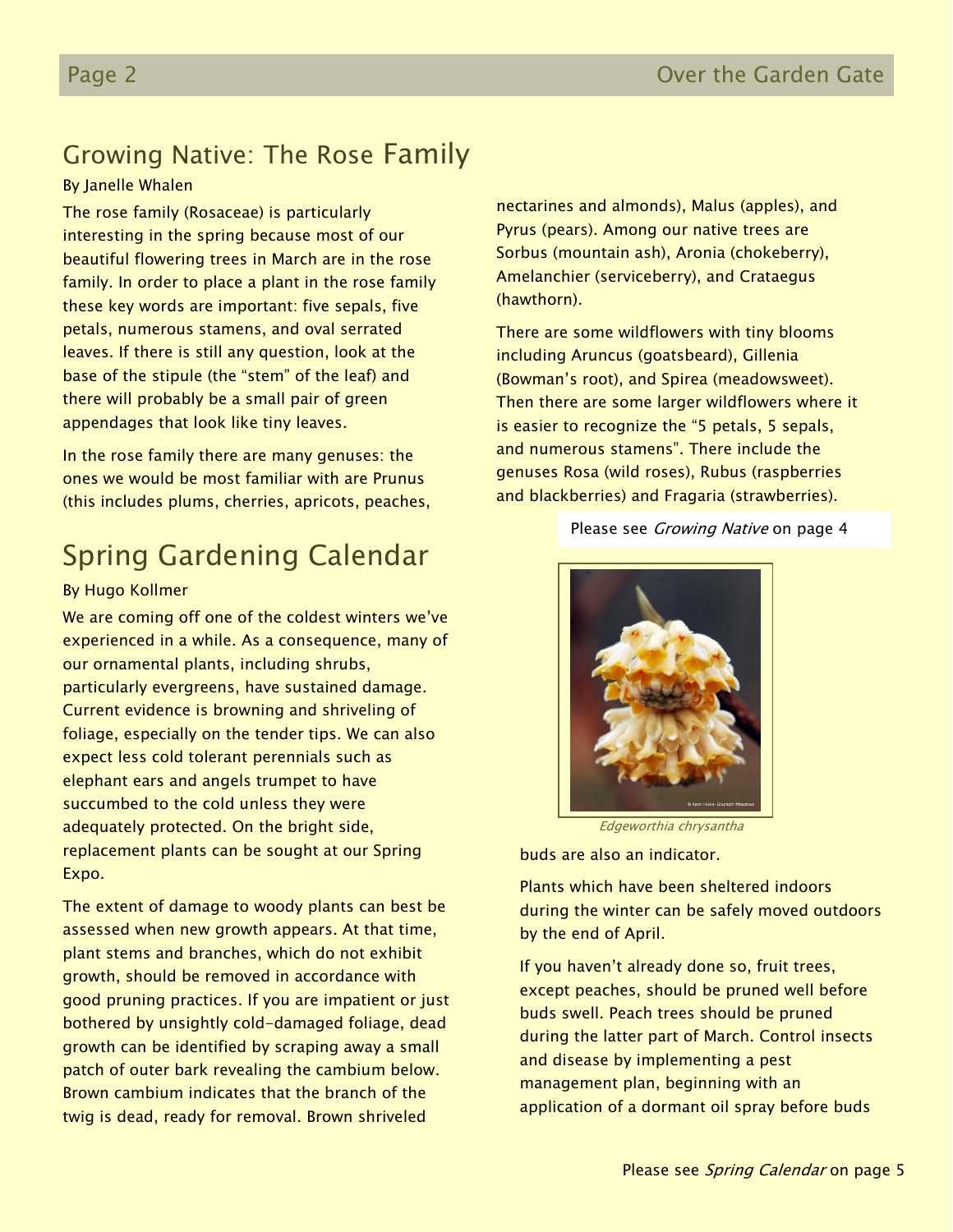## News from the Extension Office

#### By Wanda Cannon

Hopefully spring is just around the corner! With all of the brutal winter cold temps and rain, we have had many questions about the survival of our treasured plants in the garden. The Extension Office has been busy trying to reassure our clients that hopefully their loropetalums, azaleas and boxwoods made it through the harsh weather. We can only wait until spring to see how they all fared.

Extension is busy receiving many soil samples to be tested from eager gardeners ready to dig in the dirt and dreaming of warmer weather.

The 2014 Hall County Master Gardener Extension Volunteer program eagerly accepted 17 new trainees that have enthusiastically braved the bad weather and cancellations to be on their way to finishing up their classes in late March. This is a great group of men and women that have been a pleasure to work



Star Magnolia

with. The HCMG's have a great new website that should be more efficient and easier to navigate. Check it out. The website team did a wonderful job!

The Hall County Master Gardeners logged in almost 17,000 volunteer hours in 2013. Hall County is always a strong leader in volunteerism for the state. The HCMG's will be honored with a proclamation for their service by the Hall County Board of Commissioners on Thursday, March 13th at 6:00 pm at the Hall Co. Government Bldg. Make plans to attend. This is your big thank you and recognition

Please see *Extension Office* on page 4

## Roses, Roses, Roses: The Easy Way to Have a "WOW" in your Landscape

#### By Pamela A. Keene

Nothing in the landscape is more impressive than roses in full bloom. However, many people avoid them because of urban legend that roses are difficult to grow and require a great deal of time. "Not so," says Ryan Tilley, consulting rosarian who works across North Georgia. "If you prepare your rose beds properly, choose the best varieties for your area and commit about 10 to 15 minutes every week, you can have a beautiful display of roses from May through December.

He offers guidance in putting in a basic 10 rose garden in full sun, which is manageable even for beginning rose growers.

Laying the Groundwork  $\sim$  proper planting soil is the first step to prolific roses. Tilley recommends digging about 18" down and removing the current soil in the bed, then filling it with a mixture of good components that will assure fine root development. Prepare the entire rose

bed, not just holes for planting the bushes. Bed preparation can be done in March or early April.

"Discard the Georgia clay and use a gourmet mixture of soil, soil conditioner and other additives to have the best chance at carefree roses," he says. "You'll need at least 24" of growing medium so the finished bed will be raised above ground level by at least 6 inches."

#### Here's his tried-and-true formula:

- Start with Green Brothers Earthworks flower mix (or other suitable high-quality black planting soil, such as Mr. Natural or Complete Landscape Mix, available in bags at local nurseries) to completely fill the space where the clay has been removed.
- Amend the soil with the following-one bag of lime, one bag of gypsum and one bag of milorganite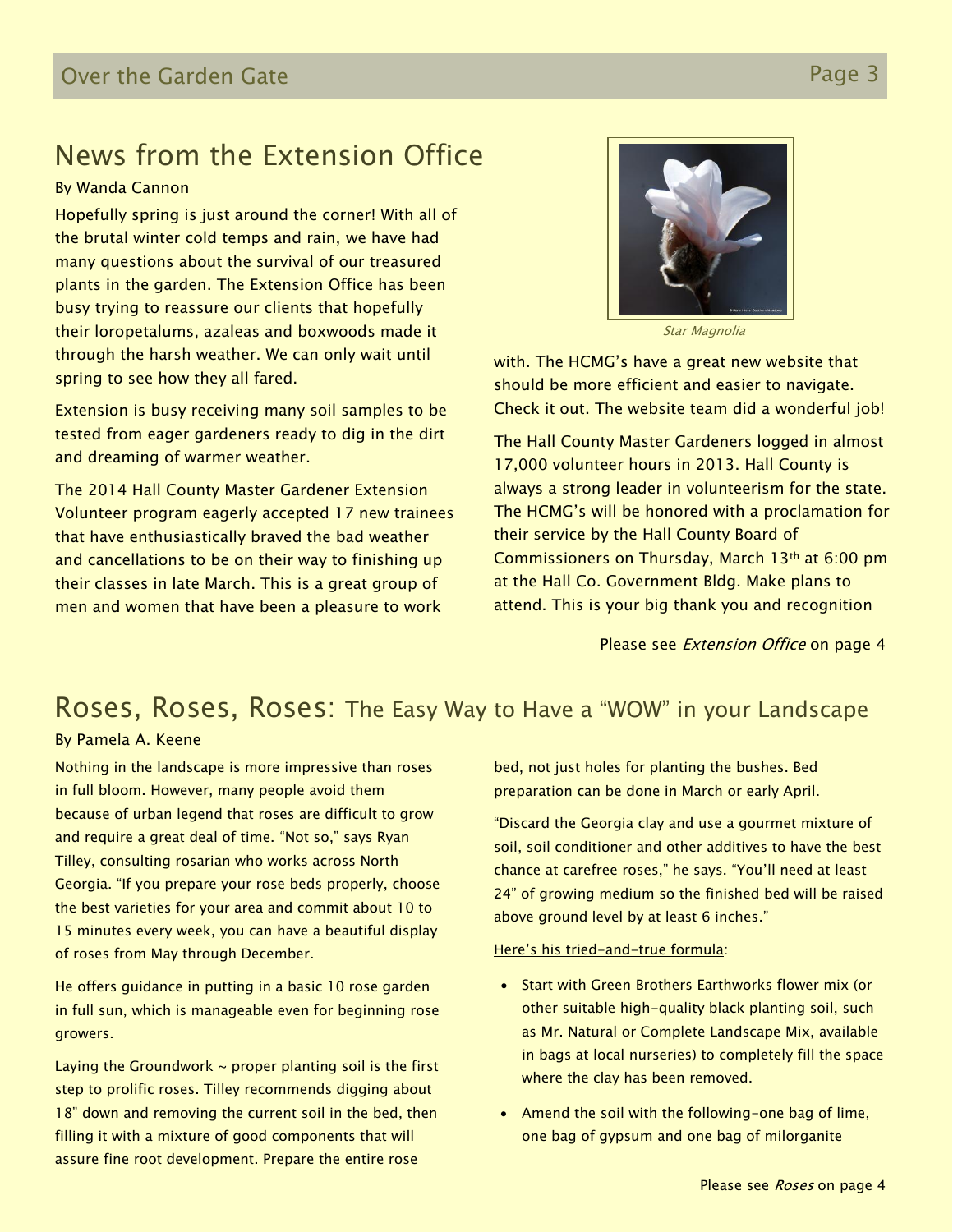## **Travel Journal from page 1**

planted by hand! The gardens are located in Lisse, about 15 miles south of Amsterdam. The 80-acre garden allows you to immerse yourself in a riot of fragrances and colors. The gently rolling paths and numerous pavilions, sculptures and water features add to your enjoyment. As you stroll through the beautiful garden, you experience the fleeting grandeur that lasts just a few short weeks. Keukenhof literally means "kitchen garden" and was so named because it was the herb garden outside the castle kitchen of Jacoba van Beiren in the 1600's. The herb garden, along with a vast hunting area around the castle, now comprises the modern Keukenhof grounds. The Dutch ornamental bulb industry shows

#### Roses from page 3

organic fertilizer.

- Add five bags of Nature's Helper or other soil conditioner.
- Use three bags of Mills Magic Rose Mix to till into the soil.
- Mix thoroughly throughout the entire space designated for the rose bed. "This formula and these proportions work well for a bed of about 10 rose bushes," he says. "It's important to prepare the whole area so that the roots will have a chance to develop and spread, giving them access to the full benefits of nutrients and watering."

**Premium Plants Produce Optimum Results~ Tilley is** particular about the kinds of roses that he recommends, not only the source but also the varieties. "Look for potted roses with good

#### **Growing Native from page 2**

Bees love our fruit trees. Doug Tallamy, in his book "Bringing Nature Home," also names many plants in the Rose family that are hosts to butterflies and moths.

When you are admiring the beautiful blooming trees and flowers in our area in March, take a closer look to see if they are in the rose family. off its best bulbs during the annual park exhibit, as well as in the indoor pavilions where they display their most beautiful cut flowers. Maybe next year will be the perfect time to experience Holland in the springtime!



branching," he says. "Avoid bargain basement purchases because you'll get what you pay for. You must have good stock to produce carefree roses." He suggests purchasing them from reputable nurseries or ordering online from growers including [www.rosesunlimited.com](http://www.rosesunlimited.com/) in South Carolina, [www.rosemania.com](http://www.rosemania.com/) (which also carries a full line of products for roses) or [www.davidaustinroses.com.](http://www.davidaustinroses.com/) Planting time is crucial and Tilley warns about early April

#### Please see Roses on page 6

#### **Extension Office** from page 3

from the county. Master Gardener volunteer hours save Hall County over \$300,000 in paid help. Hall County Master Gardeners are a vital and important asset to UGA/Extension and our county as a whole.

The Spring Expo is planned for April 4th and 5th at Chicopee Woods Ag Center. Volunteer and have some fun at this popular event organized by the Hall County Master Gardeners. Kudos to Chairs Mindy Wade and Irene Michaud and all of the chairs that make this event so successful! I am eagerly waiting for spring to sprout; to making design plans for new gardens, starting seeds and hoping I can grow that ultimate tomato this summer! I hope you are making some of your own gardening plans for this year. Get out and get involved in some upcoming volunteer opportunities and keep making that difference here in Hall County. You belong to a great group of gardeners!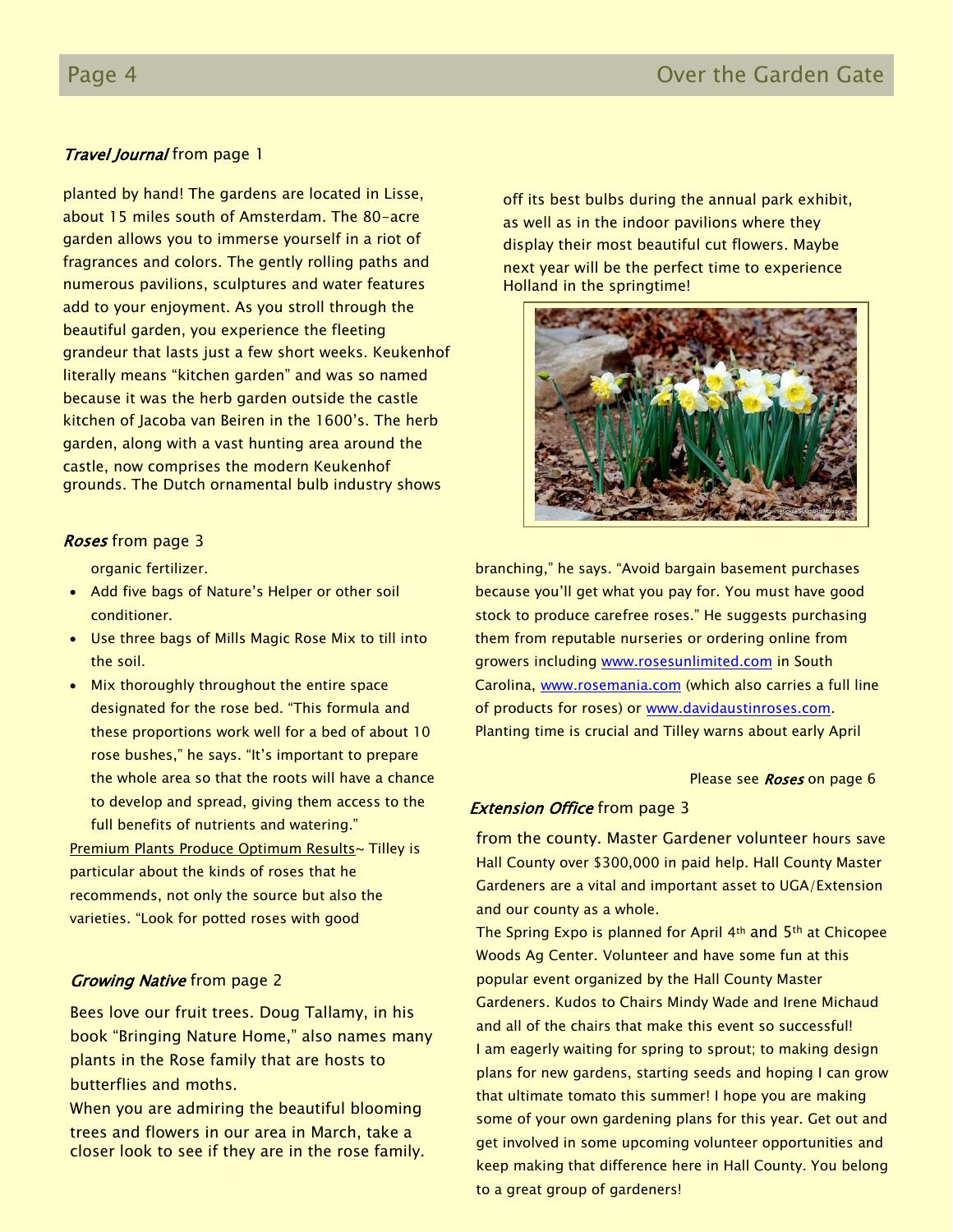#### **Spring Calendar** from page 2

swell.

Grapes and brambles (blackberries and raspberries) should be pruned now. Be sure to remove all old canes from the latter. Make the first application of fertilizer when new growth develops.

For improved appearance, remove old foliage from liriope before new growth emerges.

Prune roses and shrubs that bear flowers on new growth now. Fertilize when new growth first appears.

If your lawn is harboring a few broadleaf winter weeds and/or annual grasses, control them by making a spot treatment with a post emergent selective herbicide. Prevent summer weeds with a post emergent herbicide applied in mid to late March.

Remove weeds and any remaining leaves and other

dead vegetation from flower beds. Divide and fertilize perennials.

Remove dead blossoms (deadhead) daffodils. Don't remove foliage until it turns brown.

Prune and fertilize azaleas and rhododendrons when finished blooming. Similarly prune other spring flowering shrubs which bloom on old wood.

Prepare birdhouses for new tenants by removing old nesting material and clean the interior of the boxes.

Prepare the soil in your vegetable garden for seeding and planting. Seed cool season crops now. Wait until soil temperatures reach 55 degrees before planting tomatoes, peppers, eggplant, etc.

Author's tip: There may be hope if you've been battling animal pests, including deer, rabbits and voles. Repellex, a relatively new product, acts systemically, to deliver a long-lasting disagreeable tasting substance throughout a plant's vascular system. It is listed for use on ornamentals, but not fruits and vegetables.

## Grant Writing 101: A Short Course

#### By Robbie McCormac

Asking someone for money is always hard, no argument! But what do you do when you have a great idea for a school garden, you see a need in your community or you find out about a project that needs funding? That's where a grant comes in handy. Grants don't just fall out of the sky without a little work involved. Let's face it – just getting started can be intimidating, in addition to knowing what to do. So let's break it down into four manageable pieces.

Finding the grant-the good news is that a lot of the work has already been done for you. Using any search engine on your computer, type in the kind of grant you're looking for. Be specific. "Garden Grants" will return many results, but specifying "Garden Grants for Elementary Schools" or "Garden Grants for

Ecological Projects" will get you narrowed down to what you need for your project. It will take a little time to weed through the different sources and to read the details, so a quick tip is to scan through the form and find the deadline for applying-make sure it hasn't expired. Then, read the first several paragraphs to be sure you qualify before applying.

The application process-Don't be intimidated! You will need to gather certain information for most applications. Names, addresses, type of project, participants, budget, assessment criteria, community support, etc. are just a few items on most applications. If you are applying as a representative of an organization (school, youth program, city or county business) be sure you have received permission. Answer Please see *Grant Writing* on page 6

"I grow plants for many reasons: to please my eye or to please my soul, to challenge the elements or to challenge my patience, for novelty or nostalgia, but mostly for the joy of seeing my garden grow." ~David Hobsone